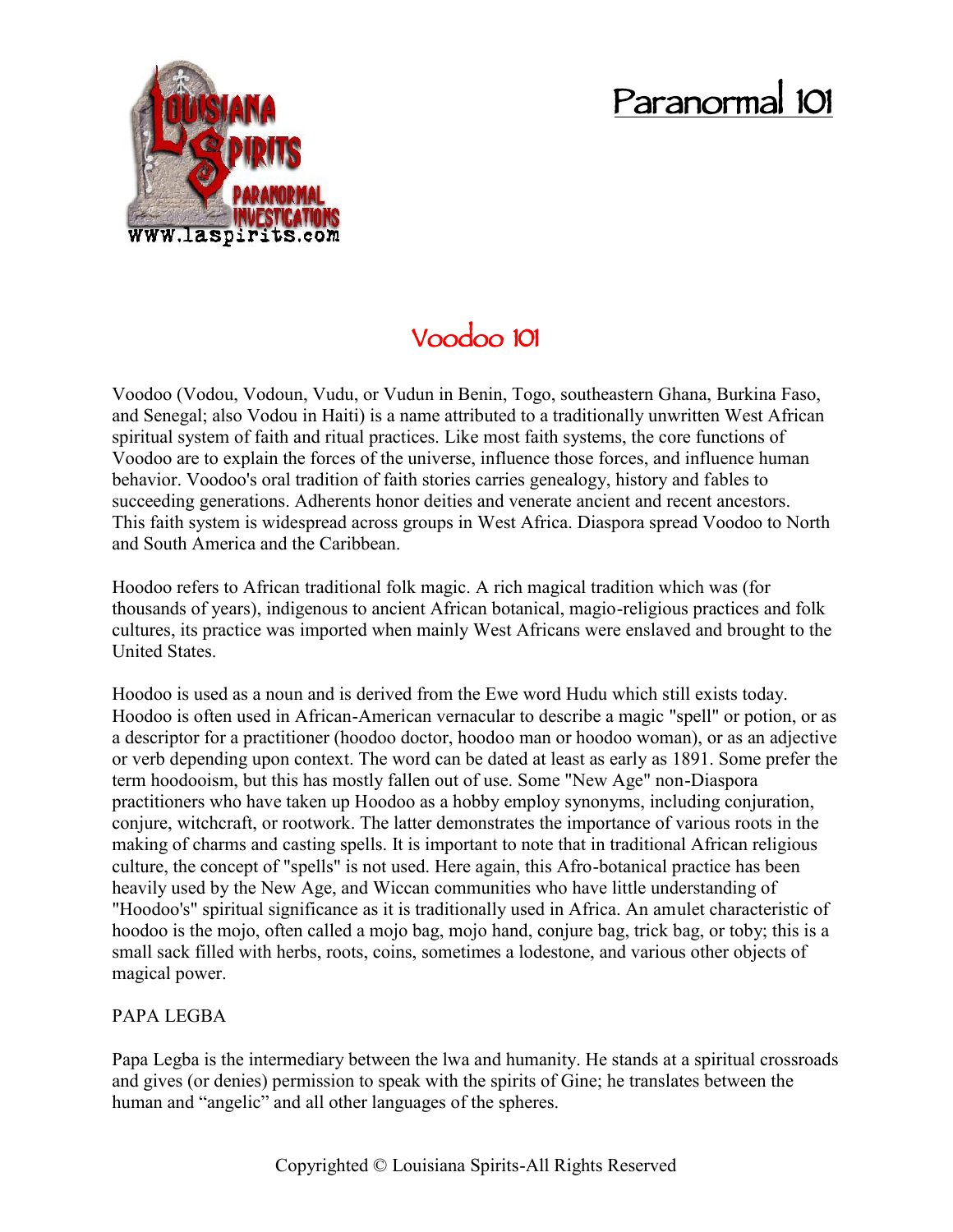The term Vodou (Vodu or Vudu in Benin; and Togo; also Vodon, Vodoun, Voudou, or other phonetically equivalent spellings. In Haiti; Vudu (an Ewe word, also used in the Dominican Republic) is by some individuals applied to the branches of a West African ancestral religious tradition. It is important to note that the word "Voodoo" is the most common and known usage in American and popular culture, and is viewed as offensive by the Afro-Diaspora practicing communities. However, the different spellings of this term can be explained as follows:

The word "Voodoo"' is used to describe the Creole tradition of New Orleans, Vodou is used to describe the Haitian Vodou Tradition, while Vudon and Vodun and Vodoun are used to describe the deities honoured in the Brazilian Jeje (Ewe) nation of Candomble as well as West African Vodoun, and in the African- American Diaspora. When the word "Vodou/Vodoun" is capitalized, it denotes the Religion proper. When the word is used in small caps, it denotes the actual deities honored in each respective tradition.

Its roots are believed to be varied and include the Fon, Mina, Kabye, Ewe, and Yoruba peoples of West Africa, from western Nigeria to eastern Ghana. In Benin, Vodun is the national religion, followed by around 80% of the population, or some 4½ million people. The word Vodún "Vodoun" "Vudu" is the Fon-Ewe word for spirit. Voodoo in Haiti is highly influenced by Central African traditions. The Kongo rites, also known in the north of Haiti as Lemba (originally practiced among the Bakongo) and is as widespread as the West African elements. The Vodoun religion was suppressed during slavery and Reconstruction in the United States, but maintained most of its West African elements.

Haitian Vodouisants believe, in accordance with widespread African tradition, that there is one God who is the creator of all, referred to as "Bondyè" (from the French "Bon Dieu" or "Good God"). Bondyè is distinguished from the God of "the whites" in a dramatic speech by the houngan Boukman at Bwa Kayiman, but is often considered the same God of other religions, such as Christianity and Islam. Bondyè is distant from His/Her/Its creation though, and so it is the spirits or the "mysteries", "saints", or "angels" that the Vodouisant turns to for help, as well as to the ancestors. The Vodouisant worships God, and serves the spirits, who are treated with honor and respect as elder members of a household might be. There are said to be twenty-one nations or "nanchons" of spirits, also sometimes called "lwa-yo". Some of the more important nations of lwa are the Rada (corresponding to the Gbe-speaking ethnic groups in the modern-day Republic of Benin, Nigeria, and Togo); the Nago (synonymous with the Yoruba-speaking ethnicities in Nigeria, the Republic of Benin, and Togo); and the numerous West- Central African ethnicities united under the ethnonym Kongo. The spirits also come in "families" that all share a surname, like Ogou, or Ezili, or Azaka or Ghede. For instance, "Ezili" is a family, Ezili Dantor and Ezili Freda are two individual spirits in that family. The Ogou family are soldiers, the Ezili govern the feminine spheres of life, the Azaka govern agriculture, the Ghede govern the sphere of death and fertility. In Dominican Vodou, there is also an Agua Dulce or "Sweet Waters" family, which encompasses all Amerindian spirits. There are literally hundreds of lwa. Well known individual lwa include Danbala Wedo, Papa Legba Atibon, and Agwe Tawoyo.

In Haitian Vodou, spirits are divided according to their nature in roughly two categories, whether they are hot or cool. Cool spirits fall under the Rada category, and hot spirits fall under the Petwo category. Rada spirits are familial and congenial, while Petwo spirits are more combative and restless. Both can be dangerous if angry or upset, and despite claims to the contrary, neither is "good" or "evil" in relation to the other.

Everyone is said to have spirits, and each person is considered to have a special relationship with one particular spirit who is said to "own their head", however each person may have many lwa,

Copyrighted © Louisiana Spirits-All Rights Reserved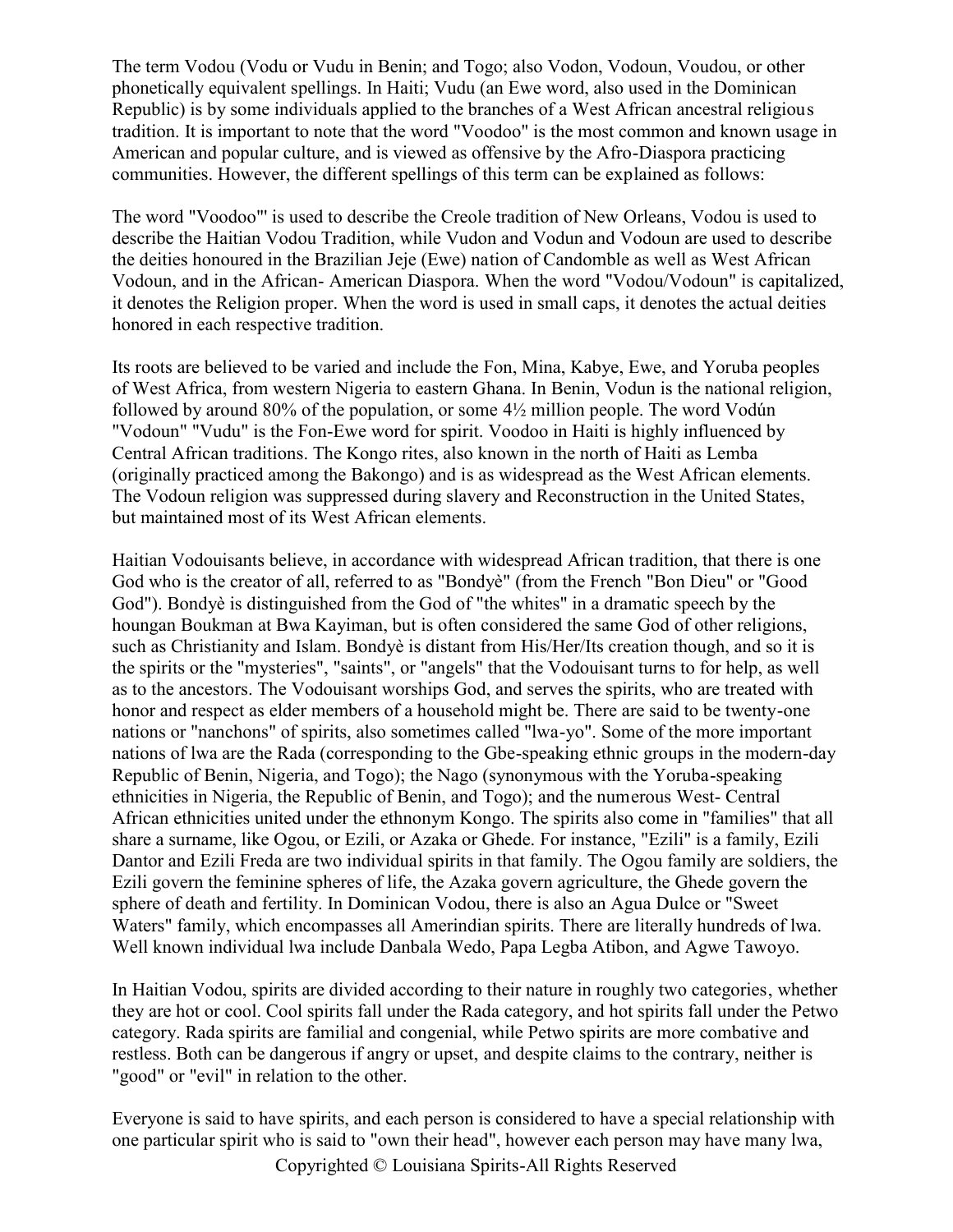and the one that owns their head, or the "met tet", may or may not be the most active spirit in a person's life in Haitian belief.

In serving the spirits, the Vodouisant seeks to achieve harmony with their own individual nature and the world around them, manifested as personal power and resourcefulness in dealing with life. Part of this harmony is membership in and maintaining relationships within the context of family and community. A Vodou house or society is organized on the metaphor of an extended family, and initiates are the "children" of their initiators, with the sense of hierarchy and mutual obligation that implies.

Most Vodouisants are not initiated, referred to as being "bosal"; it is not a requirement to be an initiate in order to serve one's spirits. There are clergy in Haitian Vodou whose responsibility it is to preserve the rituals and songs and maintain the relationship between the spirits and the community as a whole (though some of this is the responsibility of the whole community as well). They are entrusted with leading the service of all of the spirits of their lineage. Priests are referred to as "Houngans" and priestesses as "Mambos". Below the houngans and mambos are the hounsis, who are initiates who act as assistants during ceremonies and who are dedicated to their own personal mysteries. One does not serve just any lwa but only the ones they "have" according to one's destiny or nature. Which spirits a person "has" may be revealed at a ceremony, in a reading, or in dreams. However all Vodouisants also serve the spirits of their own blood ancestors, and this important aspect of Vodou practice is often glossed over or minimized in importance by commentators who do not understand the significance of it. The ancestor cult is in fact the basis of Vodou religion, and many lwa like Agasou (formerly a king of Dahomey) for example are in fact ancestors who are said to have been raised up to divinity.

A common saying is that Haiti is 80% Roman Catholic, 20% Protestant and 100% Vodou. Thus the Catholic contribution to Haitian Voodoo is quite noticeable. However, in the United States the story is different, despite claims to the contrary.

Confusion about Voodoo in the USA arises because there exists throughout the United States a widespread system of African American folk magic belief and practice known as Hudu or more popularly as hoodoo. The similarity of the words hoodoo and Voodoo notwithstanding, hoodoo is not an organized religion like Voodoo, but is an integral part of the Vodoun religion in West Africa and arguably throughout all of Africa. Some aspects of hoodoo is considered derived primarily from Congo and Angolan magical practices of Central Africa and retains elements of the traditions and practices that arose among Bantu language speakers. However, any serious practitioner who has travelled and studied Hudu in West Africa, will readily conclude that this ancient, magio-botanical practice is indigenous and essential to all indigenous, West African religious systems, having only minute variations.

Today, due to the suppression of the Vodoun religion in America, most hoodooists are now members of African American Protestant churches, such as the various Baptist, African Methodist Episcopal (AME), Pentecostal, and Holiness denominations , but when hoodoo is compared to some of the African religions in the diaspora, the closest parallel is Cuban and Dominican Palo, a survival of Congo religious beliefs melded with some Catholic forms of worship.

Survivals of Haitian and West African-influenced Vodou religion in the southern US are claimed by some to be found within the African-American Spiritual Churches of New Orleans, a city with a large Catholic population. This is a fallacious assumption.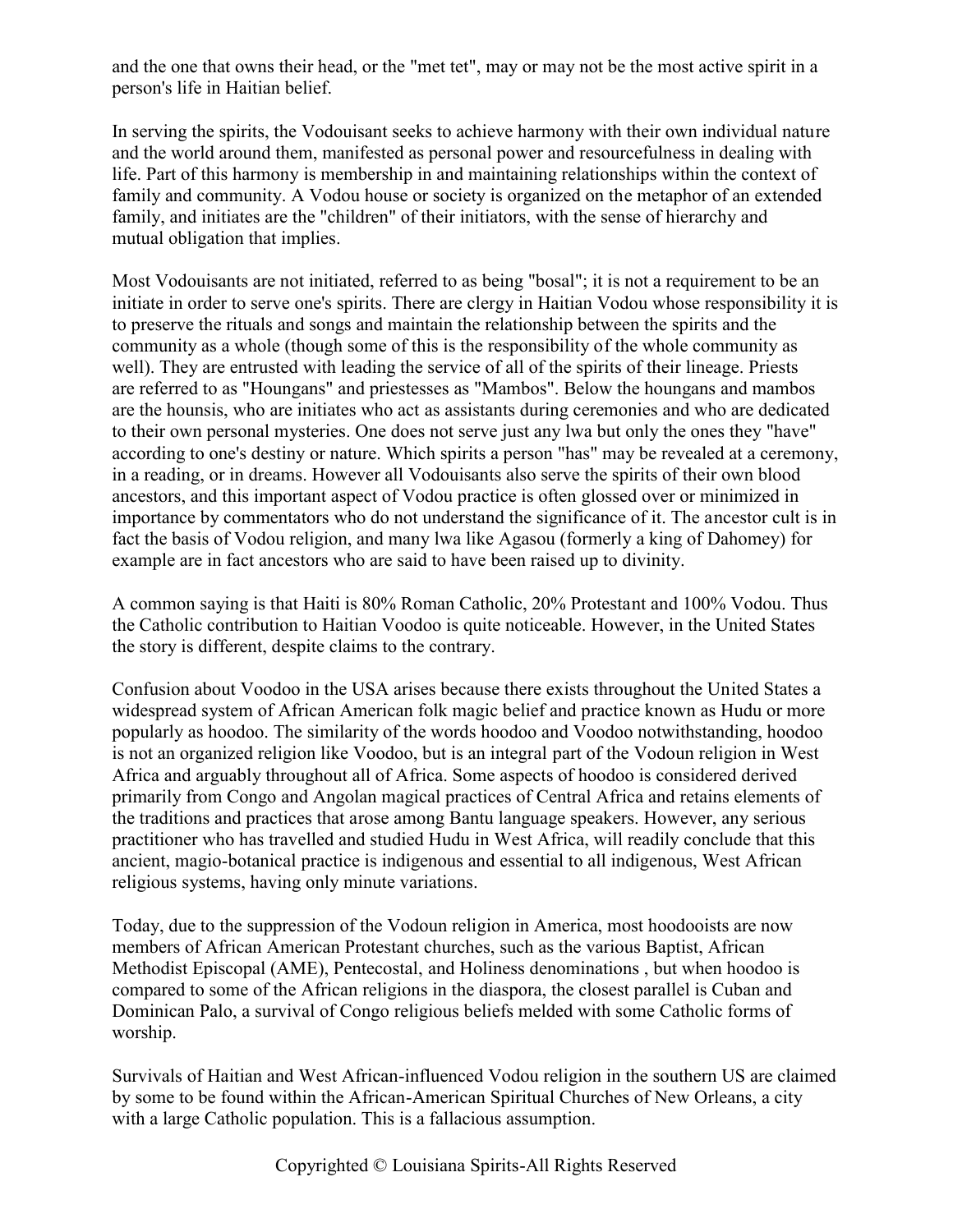The Spiritual Churches of New Orleans are a Christian sect founded by Wisconsin-born Mother Leafy Anderson in the early 20th century. These churches incorporate Catholic iconography, ecstatic worship derived from African American Protestant Pentecostal sources, and a large dose of Spiritualism, but a closer examination shows that the hallmark of the New Orleans Spiritual Churches is the honoring of the Native American spirit named Black Hawk, who lived in Illinois and Wisconsin (Anderson's home state), not in Africa, or Haiti. Furthermore, the names of some individual churches in the denomination -- such as Divine Israel -- bring to mind typical Black Baptist church names more than Catholic ones.

In sum, Haitian Voodoo is derived from West African religious traditions and was retained in modified form by enslaved Africans living in the Caribbean who were held captive by Catholics. However, in the USA the Vodoun religion is derived from largely the Ewe and other West and central African groups.

Voodoo is a derivative of the world's oldest known religions which have been around in Africa since the beginning of human civilization

Public relations-wise, Vodou has come to be associated in the popular mind with such phenomena as "zombies" and "voodoo dolls". While there is ethnobotanical evidence relating to "zombie" creation, it is a minor phenomenon within rural Haitian culture and not a part of the Vodou religion as such. Such things fall under the auspices of the bokor or sorcerer rather than the priest of the Lwa Gine.

The practice of sticking pins in "voodoo dolls" has history in healing teachings as identifying pressure points. How it became known as a method of cursing an individual by some followers of what has come to be called "New Orleans Voodoo", which is a local variant of hoodoo is a mystery. Some speculate that it was one of many ways of self defense by instilling fear in slave owners. This practice is not unique to New Orleans "voodoo" however and has as much basis in European-based magical devices such as the "poppet" and the nkisi or bocio of West and Central Africa (see also Paket kongo).In fact it has more basis in European traditions, as the nkisi or bocio figures used in Africa are in fact power objects, what in Haiti would be referred to as pwen, rather than magical surrogates for an intended target of sorcery whether for boon or for bane. Such "voodoo" dolls are not a feature of Haitian religion, although dolls intended for tourists may be found in the Iron Market in Port au Prince. The practice became closely associated with the Vodou religions in the public mind through the vehicle of horror movies. In fact, voodoo always gets a bad rap in movies with possibly the only exception being the film London Voodoo where voodoo is shown as a force for good.

There is a practice in Haiti of nailing crude poppets with a discarded shoe on trees near the cemetery to act as messengers to the otherworld, which is very different in function from how poppets are portrayed as being used by "voodoo worshippers" in popular media and imagination, ie. for purposes of sympathetic magic towards another person. Another use of dolls in authentic Vodou practice is the incorporation of plastic doll babies in altars and objects used to represent or honor the spirits, or in pwen, which recalls the aforementioned use of bocio and nkisi figures in Africa. One Haitian artist particularly known for his unusual sacred constructions using doll parts is Pierrot Barra of Port au Prince.

Kumina is both the religion and the music practiced by the people who inhabit the region of eastern Jamaica. These people have retained the drumming and dancing of the Bantu-speaking peoples of the Congo. Like the Kongo practitioners from Cuba, they have kept a large amount of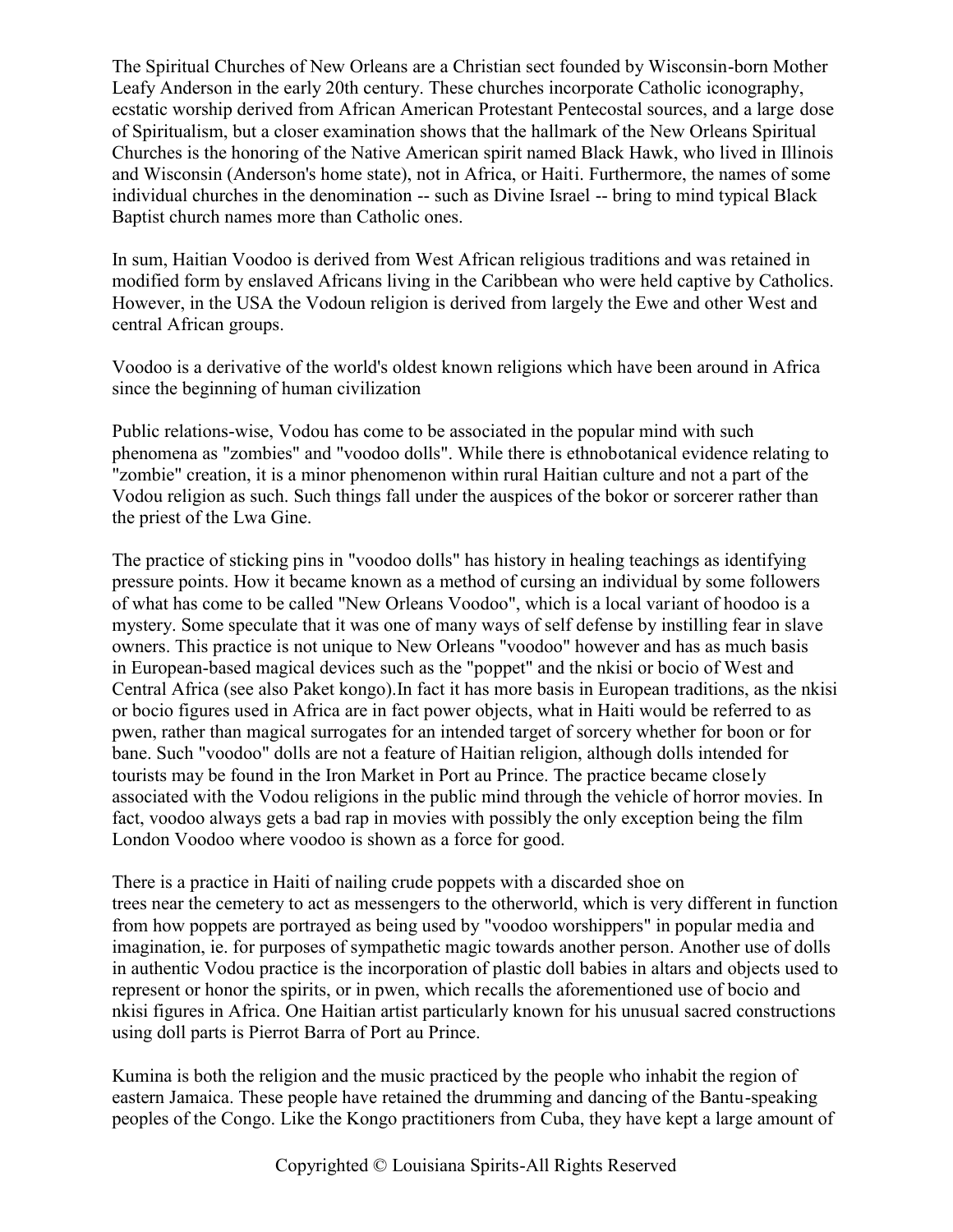the Kongo language alive. In the Americas there are many Kongo-derived religions still being practiced today.

There are two main aspects of Kongo religion that are quite distinctive. One is the practice of bringing down spirits of the dead to briefly inhabit the bodies of the faithful. The purpose of this is so that the ancestors may share their wisdom, providing spiritual assistance and advice to those here on Earth. Without exception, all such faiths in the Americas retain this central feature of Kongo faith. The other feature is the extensive work with Inquices (Enkises, Nkisi). The Inquices are very like the Orishas of Yoruba tradition, but also different. In Cuba and Brazil, where Yoruba influence was strongest in the Americas, they are often synchronized with the Orishas. They may best be described as being both the most ancient of ancestors as well as being associated with specific powers in nature. The Inquices do not tend to possess as detailed a mythology as the Yoruba gods. kumina is found in ST.Thomas

Obeah (sometimes spelled "Obi") is a term used in the West Indies to refer to folk magic, sorcery, and religious practices derived from Central African and West African origins. As such, Obeah is similar to Palo, Voodoo, Santeria, rootwork, and hoodoo. Obeah is practiced in Suriname, Jamaica, the Virgin Islands, Trinidad, Tobago, Guyana, Belize, the Bahamas, St. Vincent and the Grenadines, Barbados and many other Caribbean countries.

Obeah is associated with both black and white magic, charms, luck, and withmysticism in general. In some Caribbean nations Obeah refers to African diasporic folk religions with admixtures such as Hindu puja; in other areas, Christians may include elements of Obeah in their religion—Obeah is associated with the Spiritual Baptist church—and the word Obeah, although not the practice of Obeah, appears in a text associated with the religion of Thelema.

In Jamaica, slaves from different areas of Africa were brought into contact, creating some conflicts between those who practiced varying African religions. Those of West African Ashanti descent, who called their priests "Myal men" (also spelled Mial men), used the Ashanti term "Obi" or "Obeah" -- meaning "sorcery" -- to describe the practices of slaves of Central African descent. Thus those who worked in a Congo form of folk religion were called "Obeah men" or "sorcerers." Obeah also came to mean any physical object, such as a talisman or charm, that was used for evil magical purposes. However, despite its fearsome reputation, Obeah, like any other form of folk religion and folk magic, contains many traditions for healing, helping, and bringing about luck in love and money.

During the mid 19th century the appearance of a comet in the sky became the focal point of an outbreak of religious fanaticism and Christian millenarianism among the Myal men of Jamaica. Spiritualism was at that time sweeping the English-speaking nations as well, and it readily appealed to those in the Afro- Carbbean diaspora, as spirit contact, especially with the dead, is an essential part of many African religions.

During the conflict between Myal and Obeah, the Myal men positioned themselves as the "good" opponents to "evil" Obeah. They claimed that Obeah men stole people's shadows, and they set themselves up as the helpers of those who wished to have their shadows restored. Myal men contacted spirits in order to expose the evil works they ascribed to the Obeah men, and led public parades which resulted in crowd-hystreria that engendered violent antagonism against Obeah men. The public "discovery" of buried Obeah charms, presumed to be ofevil intent, led on more than one occasion to violence against the rival Obeah men.